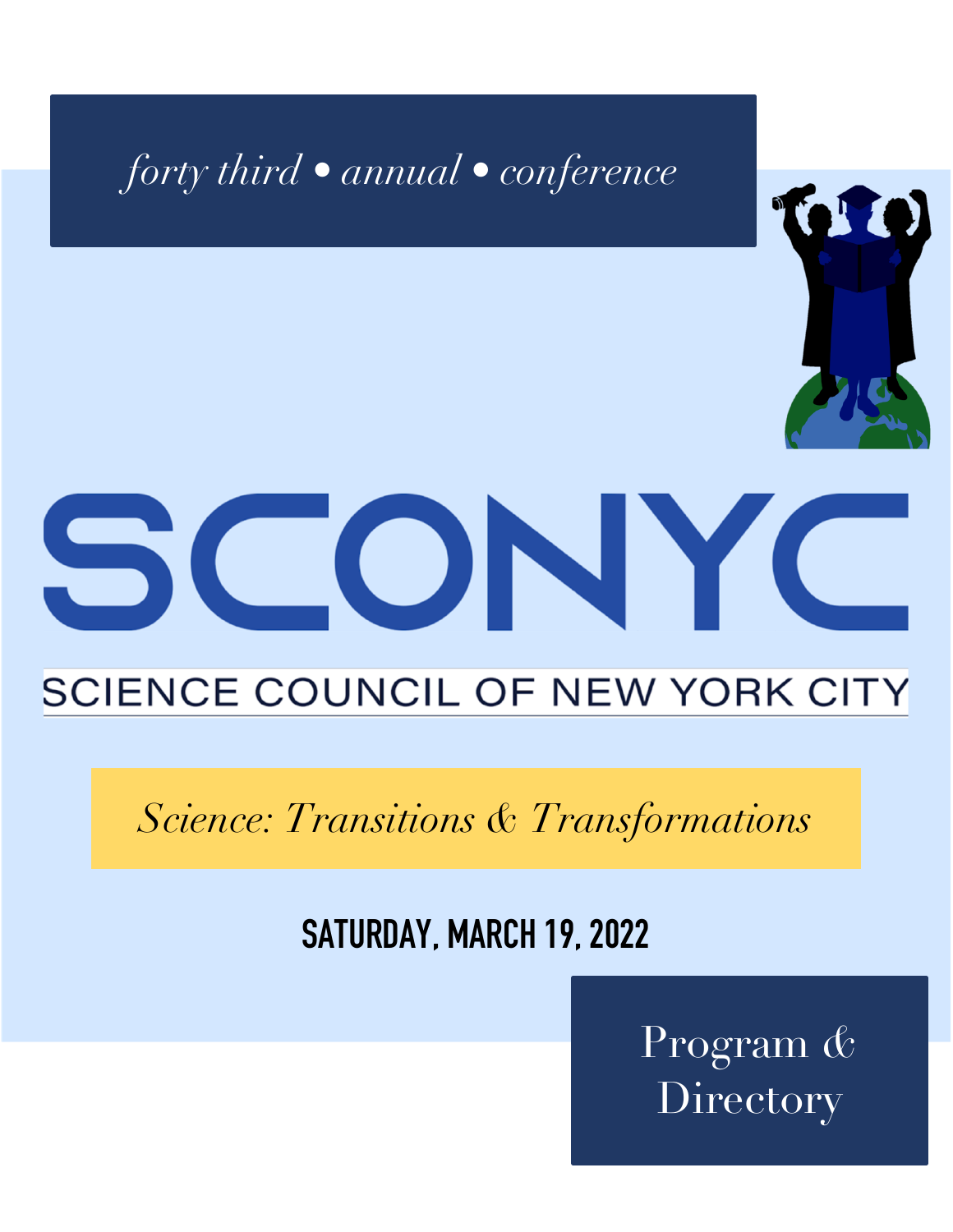# Conference Info

### **Science Council of New York City**

## **[www.sconyc.org](http://www.sconyc.org) 43rd Annual Conference**

**Saturday, March 19, 2022**

#### **Science Topic**

Science: Transitions & Transformation

#### **SCONYC Executive Board**

Dr. Elisa Margarita, President president president president president president president president president president and president president of  $\alpha$ Suzette Nelson, Vice President, Conference Chair [vicepresident@sconyc.org](mailto:vicepresident@sconyc.org) Ellie Williamson, Conference Co-Chair [conferencechair@sconyc.org](mailto:conferencechair@sconyc.org) John Cunningham, Treasurer treasurer [treasurer@sconyc.org](mailto:treasurer@sconyc.org) Devin Thomas, Secretary secretary secretary secretary secretary secretary secretary secretary secretary secretary secretary secretary secretary secretary secretary secretary secretary secretary secretary secretary secretar

#### **Member Associations**

Chemistry Teachers Club of New York (CTCNY) Educators for Gateway (EfG) Elementary School Science Association (ESSA) New York Biology Teachers Association (NYBTA) New York City Section of Science Teachers Association of NYS (NYC STANYS) New York Microscopical Society (NYMS) New York Marine Education Association (NYSMEA) Physics Club of New York (PCNY) Science Supervisors Association of New York City (SSA)

#### **Associate Members**

Environmental Education Advisory Council United Federation of Teachers Science Committee New York State Science Olympiad, Inc. United Federation of Teachers Outdoor Environmental Education Committee

AN ASSOCIATED GROUP OF THE NATIONAL SCIENCE TEACHERS ASSOCIATION (NSTA)

In cooperation with the New York City Department of Education - Office of STEM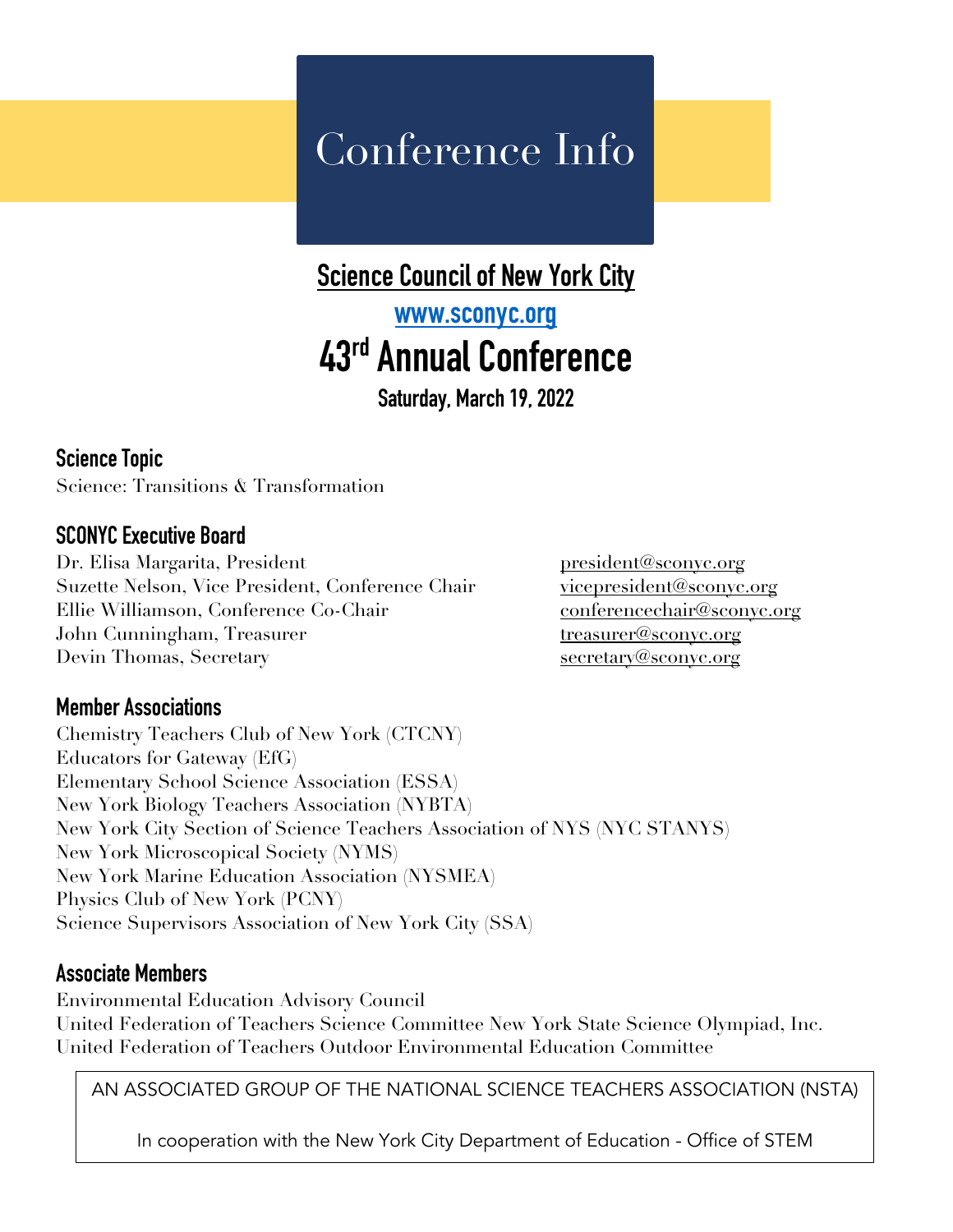# Workshop Session Info

### **Simply press the TITLE of the session you would like to join, and the Zoom Channel should automatically open.**

### **Conference Information Center**

**[Conference Information Center](https://us02web.zoom.us/j/89519550051?pwd=alZIaU9MbmtqYmtkSTFiNE5rTzN1dz09)** - *we are here to assist you with any questions you may have during the conference.*

## **MORNING SESSIONS 9:30 AM – 11:30 AM**

#### **[DataClassroom](https://us02web.zoom.us/j/88306581387?pwd=dzB0d2VoK09uY1pQT1J1blpRZXh4dz09)**

Data will solve the big problems of tomorrow. Prepare your students today. Learning to work with data is more important than ever. DataClassroom is a web-app for graphing, statistics, and data analysis in the grade 6-12+ science and math classroom. The tool runs on any device that can access the internet. The tool has been designed by teachers to provide the opportunity to integrate nextgeneration data skills seamlessly with the learning experiences they are already creating. This session with Blake Blaze of DataClassroom will cover the basics of working with DataClassroom from uploading data, to choosing the right visualizations for insights, and even moving on to statistics when students are ready.

#### **[HHMI Science in the News](https://us02web.zoom.us/j/84637165740?pwd=QWZFTXJIY3BGL2JzZERMUGlldnNIUT09)**

#### *Evaluating Science in the News: A Tool for Science Literacy*

Science literacy involves an understanding of how science works and using this understanding in making both personal and societal decisions. Participants will investigate free, classroom ready HHMI BioInteractive resources including a framework for checking the reliability of resources, analyzing the parts of a scientific paper, and critically evaluating the research presented.

#### **[MOSA Mack](https://us02web.zoom.us/j/87683414008?pwd=c0FEeUVzZWRtQ1JLdGJQS2ZVZUdIdz09)**

## *Mysteries, Labs and Engineering - Challenges for 4th-8th Graders*

*Mystery, Phenomena, Labs and Engineering: Mosa Mack Science Demo* It's a standards-aligned resource you can use tomorrow in-class. Award-winning animated phenomenon, mysteries, collaborative lab activities, and engineering challenges: all in one teacherfriendly resource. Experience Mosa Mack Science, see real student work and walk away with free lessons.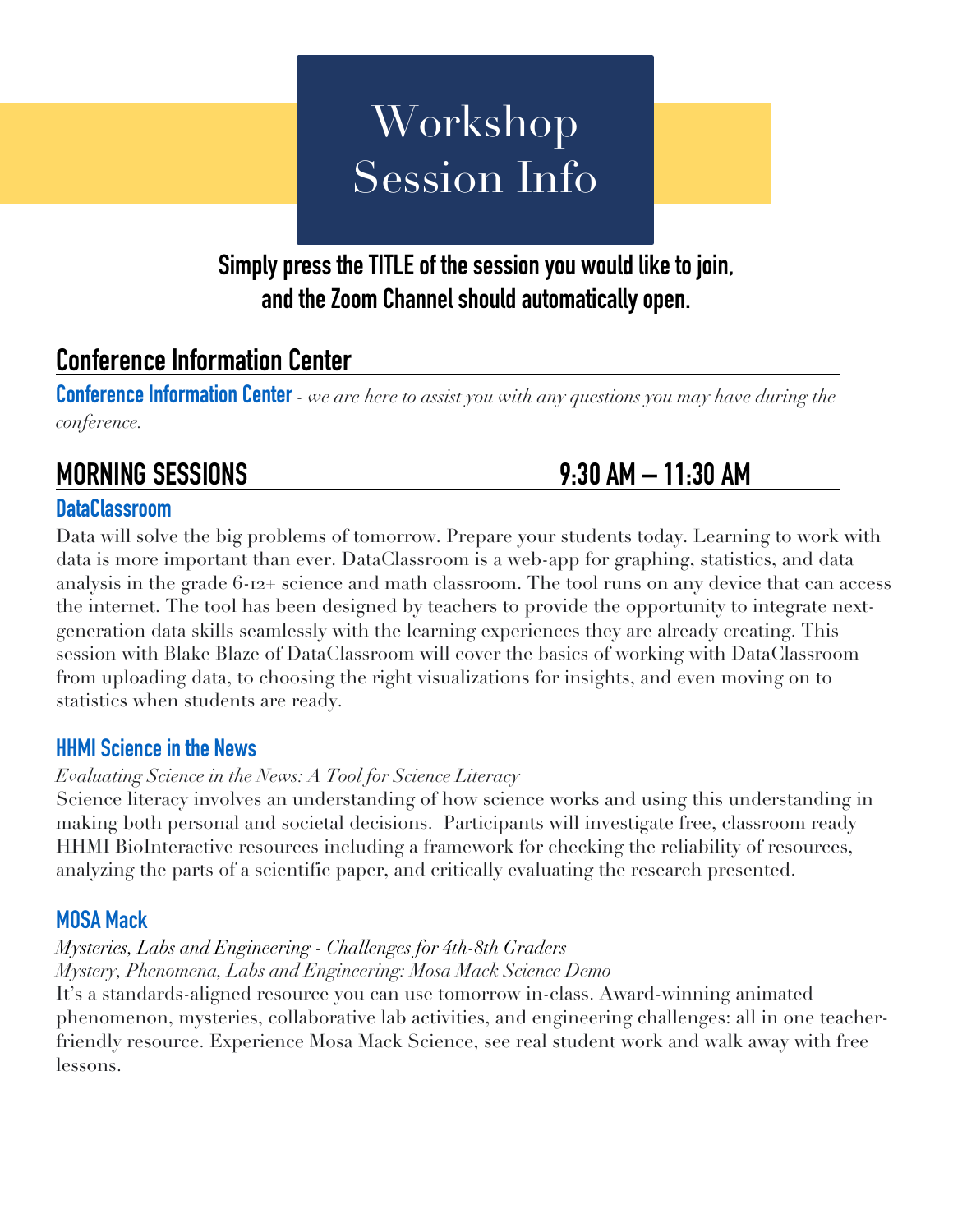**[Open Session](https://us02web.zoom.us/j/88443434893?pwd=Smc3WnZNYnNVcC8wdXV1anBwbUlFZz09) –** *Meet Up to Network with Other Teachers*  **Qigong – Coordinated Body – [Posture and Movement](https://us02web.zoom.us/j/89515992380?pwd=K29hQnFlMjNmcFB6YWdTd0hNYkRVQT09)**

Qigong practice typically involves moving meditation, coordinating slow-flowing movement, deep rhythmic breathing, and a calm meditative state of mind.

## **AFTERNOON SESSIONS 12:30 PM – 2:30 PM**

### **[STEMteachersNYC –](https://us02web.zoom.us/j/87338724433?pwd=bjNlUmd4Q255QnA3c0ZISGZwTVhOQT09) Climate Change**

Climate change is critical for high schoolers to understand because unless we take drastic action now, our planet's future is dire. Climate change works well as an anchor phenomenon for the energy unit in physics. Dive into classroom-tested materials that frame a modeling-friendly energy unit as an exploration of climate change physics. This includes exploring energy bar charts for global processes, the translation of energy forms to energy resources, and flow charts to examine energy use across the US and the world. See how students can model global warming and use scaffolded materials to help students read Eunice Foote's original 1856 paper on carbon dioxide and heat. These activities have been done in 9th grade physics and can be adapted for any middle or high school classroom.

#### **[HHMI Tuskless Elephants](https://us02web.zoom.us/j/81376114788?pwd=Q2xFM0txdk9IbHhZaGx3UUpzZjMrUT09)**

*Engaging All Students in Science Practices through the Phenomenon of Elephant Tusklessness* How can we engage all students in the science practices and make their thinking about evolution by natural selection visible? In this workshop, participants will experience a lesson using a variety of free, classroom ready BioInteractive resources to explore the phenomenon of elephant tusklessness. Through these resources, participants will engage with multiple science practices, such as asking questions, gathering evidence, and developing an explanation of tusklessness based on natural selection. Using best practices in both online and in-person instruction, we will share strategies to support successful student engagement with science practices. The activities include a range of modalities, allowing all students to access and explore the content and show their knowledge of natural selection in a variety of ways.

### **[New Visions Earth Science: Navigating the Transition to NYSSLS](https://us02web.zoom.us/j/87061305551?pwd=UXZjYjExZUtkYWJzbTUxcjVVQkxrUT09)**

This workshop will provide attendees with an immersive experience from a New Visions Earth Science unit on Weather, designed to support both the transition to the NYSSLS and the current Regents exam. Learn about how the 5E instructional model can engage students meaningfully in student-centered threedimensional learning and still support success on Regents-aligned skills and content.

### **[STEMteachersNYC –](https://us02web.zoom.us/j/85451860135?pwd=QkkvcTJWbHJubERYbEZSeTYvdmsvdz09) Ecology (Owl Pellet)**

A unique activity that allows students to explore and investigate topics such as relationships and interactions within ecosystems, animal structure and function, and much more, owl pellet dissection has become a staple in elementary and middle grade classrooms. In this workshop, participants will learn how to use owl pellets with a range of grade levels (2-8) to teach a wide variety of STEM topics. After learning about owl pellet dissection in student mode, participants will have the opportunity to review the three dimensions of the NGSS as well as their own curricula to identify areas where owl pellets can be used to support instruction.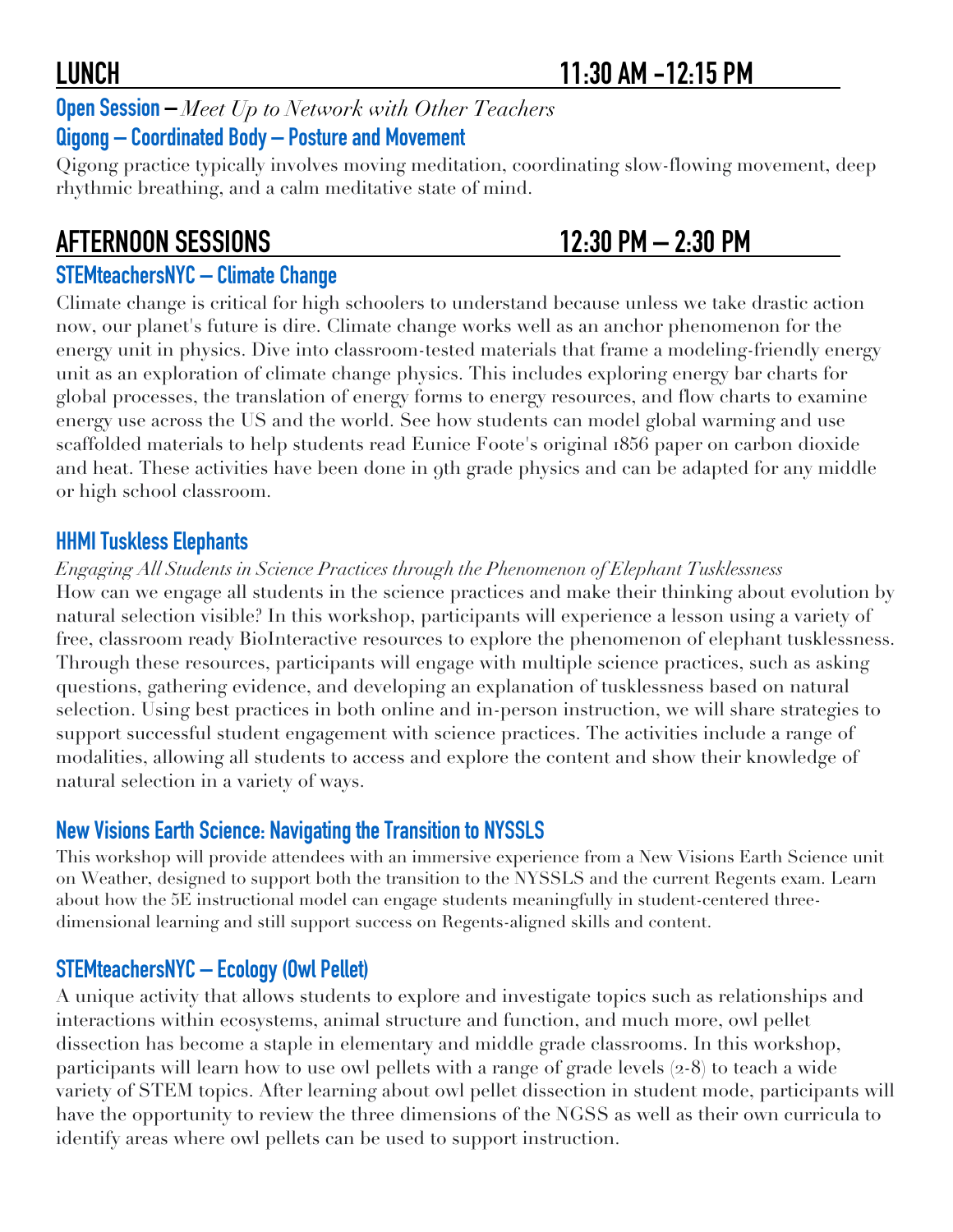# President's Message



**Dr. Elisa Margarita** *President* [president@sconyc.org](mailto:president@sconyc.org)

New York City teachers and guests, welcome to the  $43^{\text{rd}}$  Annual Science Council of New York City! These are changing times for STEM educators as we continue to grow and adapt, remaining motivated and responsive to new ideas. Our profession and professional organizations are confronting a time of many transitions both nationally and internationally. The world of STEM is an exciting area in which to work, study, and play. We will continue to meet and bring inspired people together in forums like this to ensure that STEM teachers remain on the cutting edge.

I want to give you an idea of what you can expect and what we hope to achieve today. Our theme this year is *Science: Transitions and Transformations* in 2022. Are YOU realigning? If you are anything like me, you are more than ready to transition to spring and the fresh start that it always seems to bring. Today, there are two workshop sessions, the morning and afternoon sessions. Check out the relaxing Qigong experience during the lunch break or network with your fellow teachers. Earning up to **four** Continuing Teacher and Leader Education (CTLE) credits will be available for selected workshops. CTLE is a part of the 100 PD hours required by the NYSED. CTLE certificate holders are required to maintain records of their CTLE hours for eight (8) years – the five (5) year registration cycle plus three (3) additional years.

Let me give you a brief update on where we are today. According to the New York State Science Learning Standards (NYSSLS), Grades P-3 and 6, June 2022, the last administration of Grade 4 science test aligned to the 1996 Standards. September 2022, for Grades 4, June 2023 no Grade 4 science test; these students will take a new science test in grade 5 in 2024. Grade 7, June 2023, the last administration of Grade 8 science test aligned to the 1996 Standards. Grades 5 and 8, Spring 2024, the first administration of new Elementary Grade 5 and Intermediate Grade 8 science tests. September 2022, continue Phase III transition toward full implementation of the NYS 9-12 Science Learning Standards at the local level. June 2025, first administration Biology, and Earth and Space Science Regents Exams. June 2026, first administration Chemistry and Physics Regents Exams.

We are transforming our teaching methods to continuously improve our ability to apply scientific and engineering practices, disciplinary core ideas, and crosscutting concepts. Our teachers and stakeholders are transitioning to 3D learning and continuing this new curriculum. We should all be very proud of today and excited about where we are headed.

Before I close, I'd like to thank each of you for attending our conference and bringing your expertise to our gathering. As teachers and leaders, you have the wherewithal, experience, and vision to help us pave our way into the future. You are our most significant assets today and tomorrow. We could not accomplish what we do without your support and leadership. Throughout this conference, I ask you to stay engaged proactive and help us shape the future of STEM education. My respect and thanks go out to all of you. Enjoy the conference!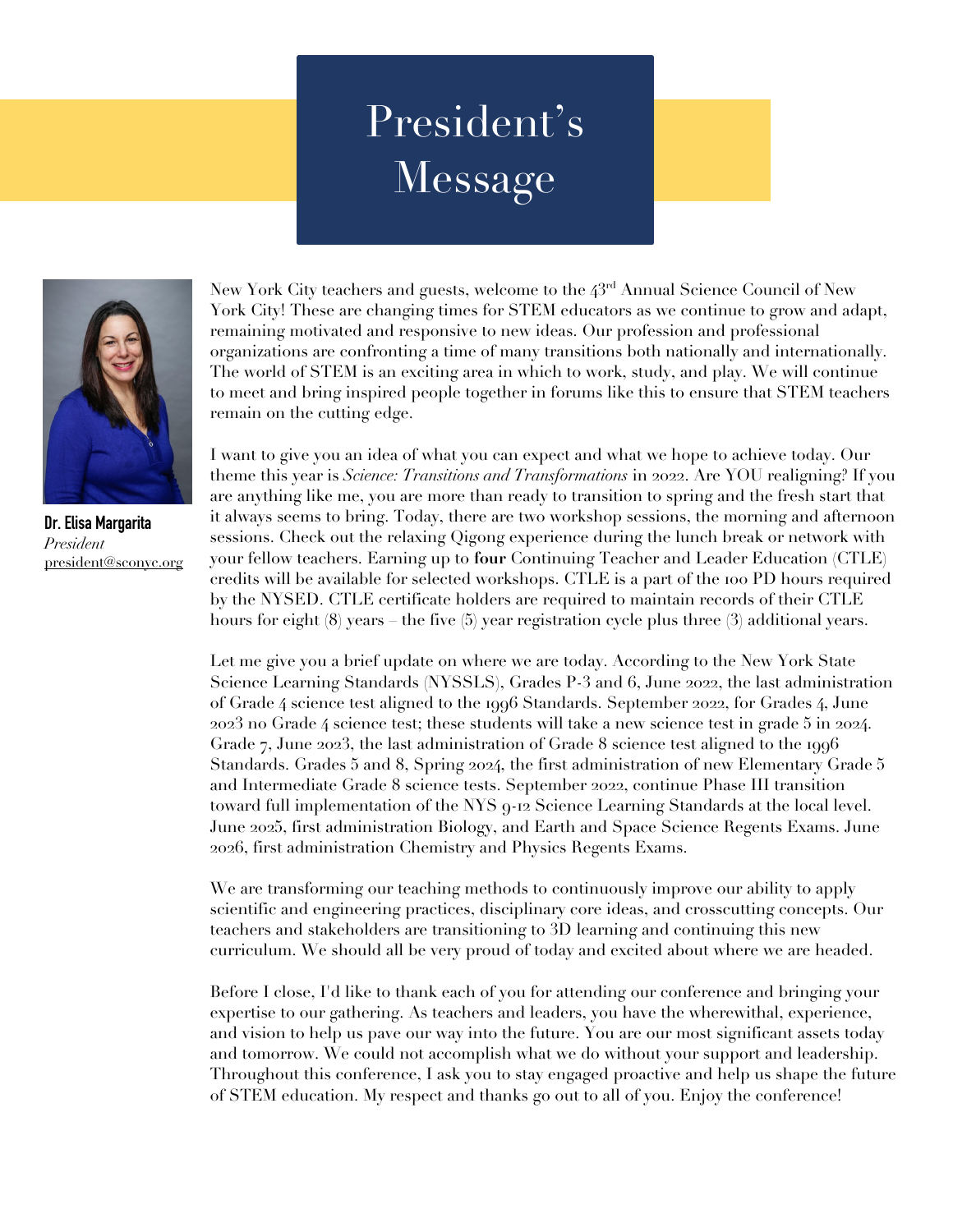# Organization **Contacts**

| <b>Chemistry Teachers Club of New York</b><br>Membership: Send \$15.00 to:<br>Chemistry Teachers Club of NY<br>P.O. Box $702$<br>East Meadow, NY 11554<br>Email: ChemClub@sconyc.org | <b>New York Microscopical Society</b><br>18-04 Hillery Street<br>Fair Lawn, NJ 07410<br>www.nyms.org<br>Make Payments to NYMS<br>c/o Mel Pollinger, Treasurer<br>One Prospect Village Plaza, Clifton, NJ 07013 |
|--------------------------------------------------------------------------------------------------------------------------------------------------------------------------------------|----------------------------------------------------------------------------------------------------------------------------------------------------------------------------------------------------------------|
| <b>Educators for Gateway</b><br>Membership:                                                                                                                                          | <b>STANYS - NYC</b><br>Membership: \$44.00 (1 year) / \$82 (2 years)                                                                                                                                           |
| Robert Newmark, President                                                                                                                                                            | <b>STANYS Office</b>                                                                                                                                                                                           |
| 7022 Perry Terrace, Brooklyn, NY 11209                                                                                                                                               | $P.O.$ Box 2121                                                                                                                                                                                                |
| Email: robnewmark@aol.com                                                                                                                                                            | Liverpool, NY 13089                                                                                                                                                                                            |
|                                                                                                                                                                                      | www.slanys.org                                                                                                                                                                                                 |
| <b>Elementary School Science Association</b>                                                                                                                                         | <b>Physics Club</b>                                                                                                                                                                                            |
| Membership:                                                                                                                                                                          | Membership: Send \$15.00 to:                                                                                                                                                                                   |
| Dawn Campbell                                                                                                                                                                        | John Roeder                                                                                                                                                                                                    |
| 1264 Sterling Place, Brooklyn, NY 11213                                                                                                                                              | 17 Honeyflower Lane                                                                                                                                                                                            |
| Email: dlaessany@gmail.com                                                                                                                                                           | West Windsor, NJ 085510                                                                                                                                                                                        |
|                                                                                                                                                                                      | Email: <i>jlroeder@aol.com</i>                                                                                                                                                                                 |
| <b>New York Biology Teachers Association</b>                                                                                                                                         | <b>Science Supervisors Association</b>                                                                                                                                                                         |
| Membership: \$10.00 per year                                                                                                                                                         | Membership: Send \$25.00 to Beth Burg                                                                                                                                                                          |
| <b>NYBTA</b>                                                                                                                                                                         | <b>SSA</b> Treasurer                                                                                                                                                                                           |
| www.nybta.org                                                                                                                                                                        | 67 Manchester Dr.                                                                                                                                                                                              |
| Payment by PayPal                                                                                                                                                                    | Staten Island, NY 10312                                                                                                                                                                                        |
|                                                                                                                                                                                      | Email: bburg@schools.nyc.org                                                                                                                                                                                   |
| <b>New York State Marine Education Association</b>                                                                                                                                   | SCONYC is an associated member of                                                                                                                                                                              |
| Membership: \$20.00 per year                                                                                                                                                         | <b>National Science Teachers Association</b>                                                                                                                                                                   |
| <b>Contact Person: Lane Rosen</b>                                                                                                                                                    | Membership: Send \$75.00                                                                                                                                                                                       |
| 146 Suffolk Hall, Stony Brook, NY 11794                                                                                                                                              | Student Rate: \$35.00                                                                                                                                                                                          |
| www.nysmea.wildapricot.org                                                                                                                                                           | 1840 Wilson Blvd., Arlington, VA 22201                                                                                                                                                                         |
|                                                                                                                                                                                      | www.nsla.org                                                                                                                                                                                                   |